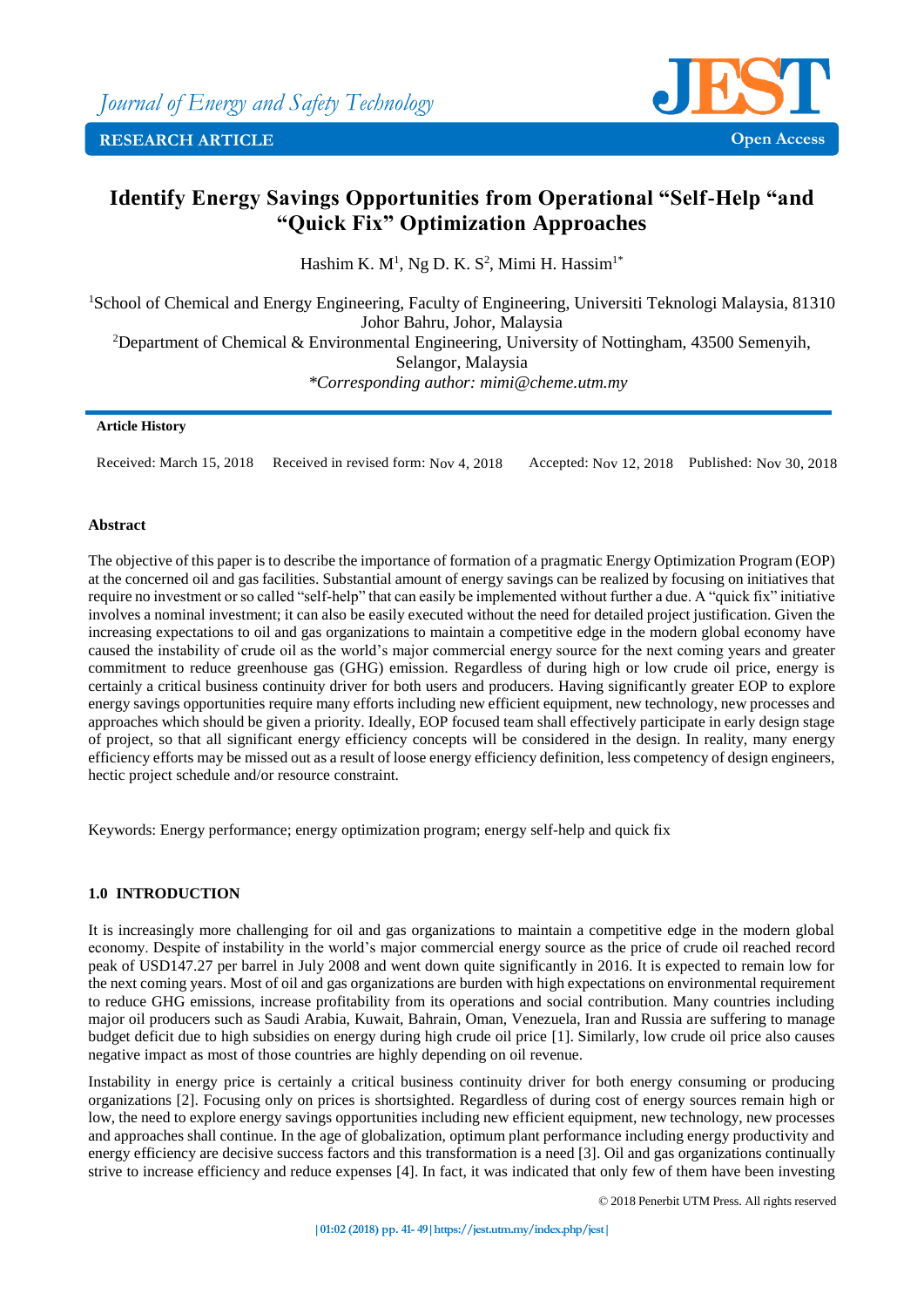significantly over the past few years on energy efficiency and renewable energy [5]. In practical, the following activities shall be done prior to project completion;

- Energy supply technology selection shall be optimized before the end of front end design (FED), by applying a real cost of energy to the design optimization process.
- All major and medium size projects shall undertake and adopt energy value improving practices (VIP) during the project development.
- Major and medium size projects shall incorporate online systems that monitor all sources of energy and GHG emissions, and major energy flows to process units or large items of equipment within the facility.

In many cases, experts indicate that energy contributes small percentage of operating costs. Therefore, it may receive very little attention from top management [6]. Subsequently, EOP has always been forgotten during project development as well as limited resources allocation in energy efficiency research and development. It is jeopardizing the organization energy performance as it will widen its gap as compare to best in class. By implementing EOP in which the main target is to focus on self-help and quick fix initiatives, this can partially reduce the gaps. This is basically the quickest way to be implemented, as no capital investment is required.

The objective of this paper is to describe in step by step the EOP as one of the effective continual improvement tools. Therefore, each concerned organization shall allocate all required resources to deploy it successfully. During execution stage, opportunities for improvement begin with ideas that can be generated from the analysis of energy use and consumption, the determination of energy big picture or from a variety of other sources such as site visit, data analysis, learn from other success story, benchmarking, gaps analysis as well as suggestion campaign. This stage is the most effective way to identify opportunities in improving energy performance and the development of a prioritized list of these improvement opportunities at any concerned organization. Ranging in cost and complexity from walkthroughs to detailed assessments, the collection and analysis of data forms the foundation for prioritizing opportunities for improvement.

The task shall be part of a continuous improvement process, but may also involve periodic analysis using proven techniques. Involving a range of people in this process such as operational and maintenance staff can help to reveal a full range of ideas. These ideas become opportunities through examination and refinement, using data analysis to determine potential of energy performance improvement and feasibility [7]. All opportunity shall be registered in initiatives list and furnished with detailed description; indicative energy savings potentials, implementation cost and complexity of implementation [6]. Each of initiative shall be lumped into five categories; rejected, pending verification, operational self-help or initiative with no implementation cost required, quick fix or initiative with nominal implementation cost and capital project for initiative that requires substantial amount implementation cost. A typical magnitude of energy savings for the last three categories is listed in Table 1 [8]. Self-help and quick fix related initiatives can be executed accordingly after completing necessary implementation reviews.

| <b>Energy Saving Approach</b>                                            | <b>Potential Energy Savings</b> |  |
|--------------------------------------------------------------------------|---------------------------------|--|
| Operational improvement or "Self-Help" by considering low hanging fruits | $< 15\%$ .                      |  |
| energy saving initiatives                                                |                                 |  |
| Energy low cost "Quick Fix" initiatives                                  | $< 35\%$ .                      |  |
| Higher cost initiatives (dedicated energy project)                       | $< 50\%$ .                      |  |

**Table 1**. Typical energy savings [8]

## **2.0 METHODOLOGY**

Industries best-practices, case studies and some other supported documents were referred in defining the most effective steps while pursuing the EOP [9]. In the Figure 1 provides brief methodology of this whole study as presented in this paper. Establishment of EOP with focusing on self-help and quick fix initiatives gathering and implementation at any concerned organization and then strengthening it to pave the way towards improving company profitability. A brief description of the preferred EOP will be walked through based on actual plant experiences or by lessons learned from reputable literatures.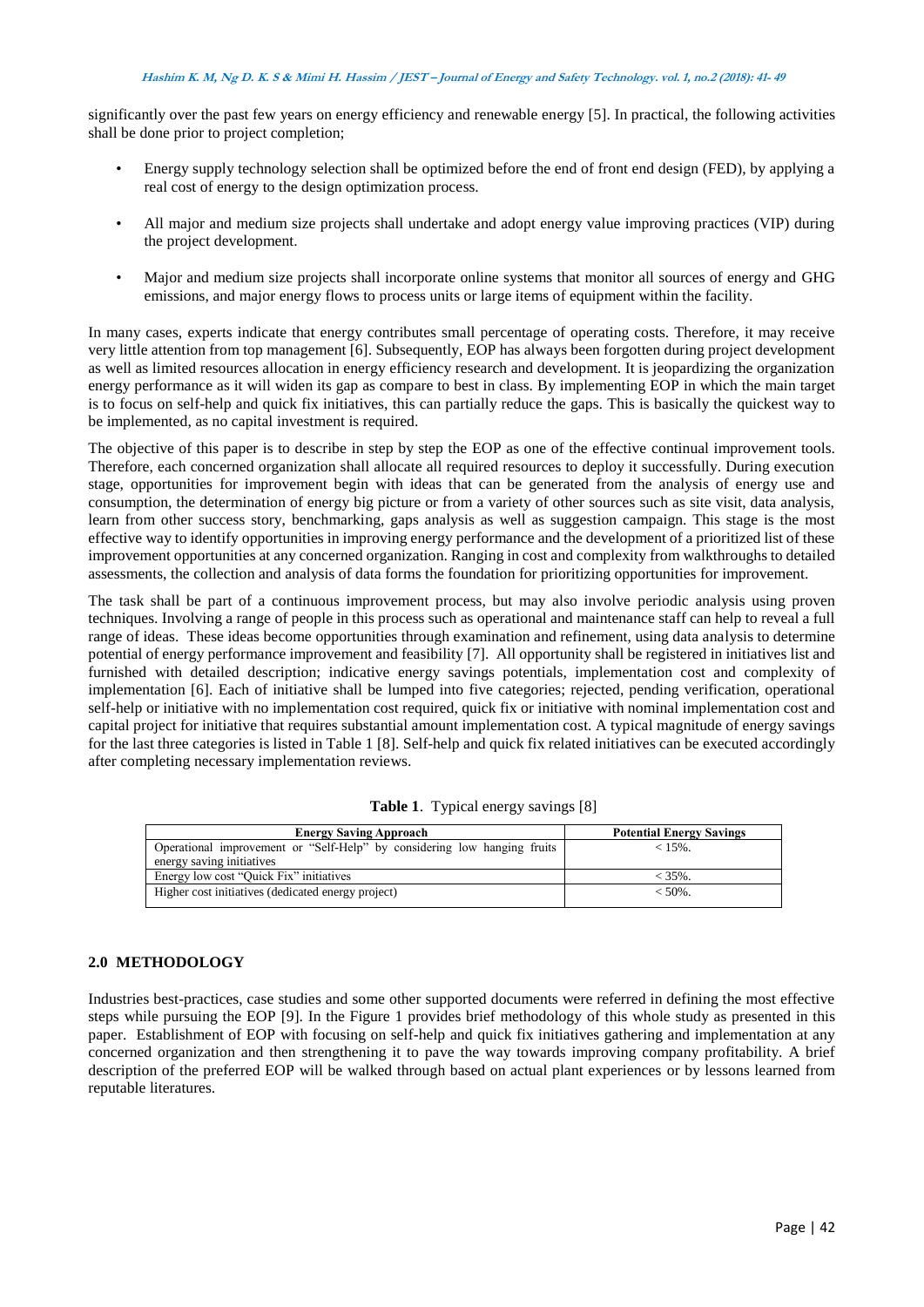



**Figure 1**. Detailed steps of methodology taken in this study.

# **3.0 RESULTS AND DISCUSSION**

# **3.1 Energy Optimization Program (EOP) Steps**

Five main steps of EOP have been identified starting from obtaining management commitment, form an EOP team, define optimization plans, execute optimization actions and evaluate achievement which is mirroring Deming quality circle of Plan, Do, Check and Adjust [10][11]. As illustrated in Figure 2, each of steps will be supported by several sub-steps to provide more coverage of required activities toward strengthening intent of the program. Starting with to gain management commitment which consists of several activities such as allocation of resources, definition of its objectives and targets, performance tracking as well as close review of outcomes for further improve the step.

The second step is to form energy team which involves the appointment of competent members from multi disciplines but not limited to engineering, operation as well as maintenance representative. Dedicated team led by competent energy engineer should be fully empowered to gather their commitment to meet the desired objectives and targets. Subsequently the optimization plans are defined. In this step, the team shall identify the energy optimization plan, a comprehensive checklist to simplify process to gather energy savings initiative as well as to establish systematic evaluation method.

In the execute step, optimization task is taking place to capture any applicable energy savings. It follows by assessing and prioritizing applicable self-help and quick fix initiatives. Therefore, implementation of any accepted initiative shall be planned in due course. In the last step of evaluate achievement, each of implemented initiative shall be closely monitored and evaluated to confirm its effectiveness. Lessons learned shall be compiled and reported to management for further review. In realizing an optimum benefit from EOP, several approaches shall be considered such as; treat energy efficiency as a significant aspect and develop a continuous improvement plan, work toward energy excellence through implementation of best practices, eliminate continuous or routine venting of steam and compress air, flaring of hydrocarbon, reduce heat demand by improving the transfer of energy between relevant process streams within and between relevant units, develop and maintain an auditable model that relates energy consumption to projected levels of business activity and install as well as maintain energy-metering systems.



**Figure 2**. Energy Optimization Steps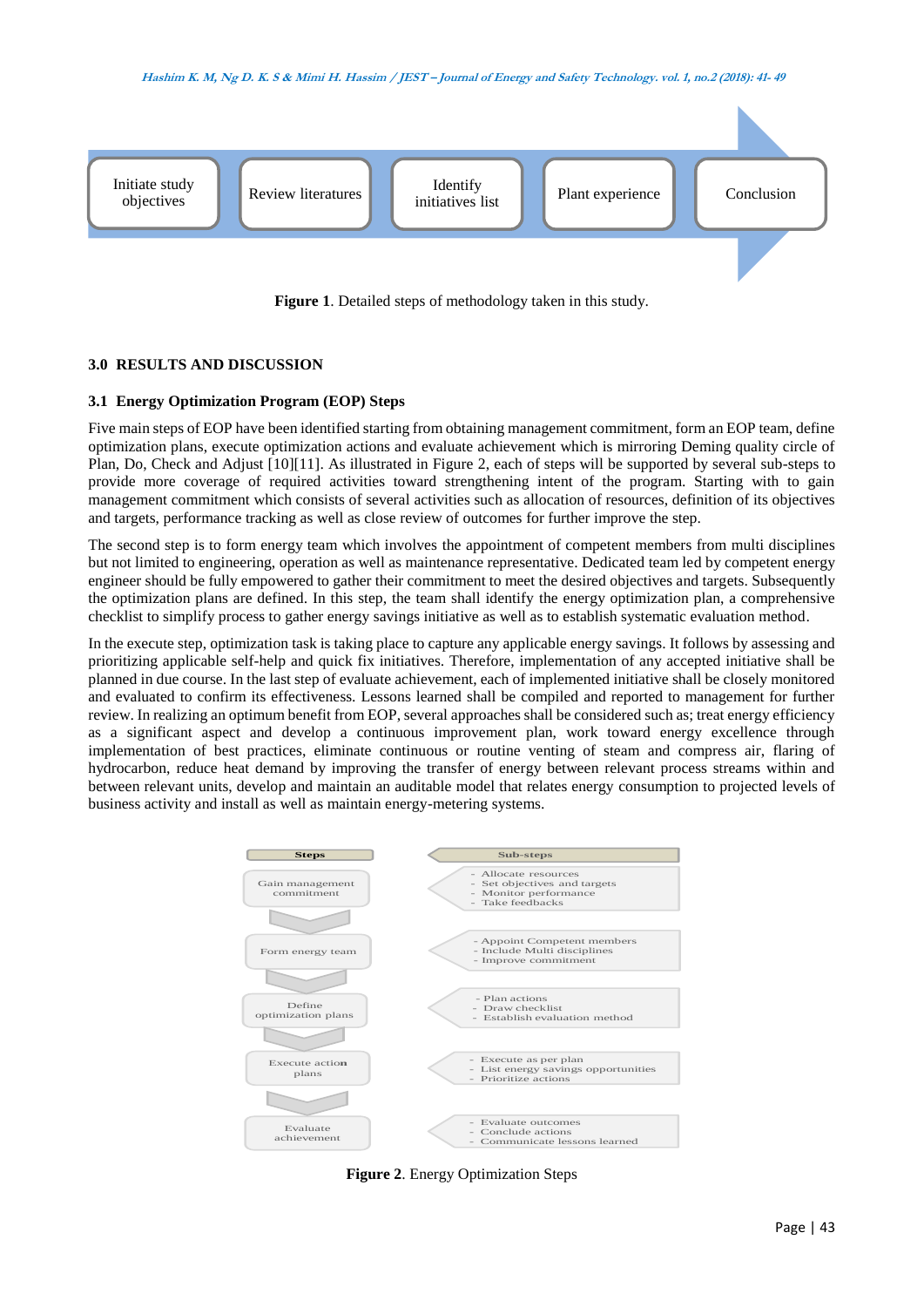## **3.2 Execution of the Energy Optimization Program (EOP)**

The most important step of EOP as indicated by several reseachers is to gather top management commitment toward improving its energy performance [12]. The committed management will allocate adequate resources such as formation of focus group (energy team), funds to manage the team and to execute identified energy saving initiatives. In addition, the management shall provide all necessary supports to define a realistic energy performance, objectives and targets, and embed them into the organization activities. The program shall be prepared to any triggering event that can be caused by changes in the competitive marketplaces or changes in the management structure of an organization, changes associated with internal performance, operations, technology, economic environment as well as political and legal factors.

Strong management supports by empowering an energy team is essential to ease execution of energy optimization activities. Competency of the energy team members is also one of important successful factor. Harnessing valuable tacit knowledge is very critical task to boost competitive edge within the organizations [13]. Members of the energy team shall have a strong technical knowledge on the facility that he or she is going to assess besides being well verse in energy optimization techniques. Lead by a competence energy coordinator who plays a pivotal role in ensuring a proactive stance on good energy practices and in developing a comprehensive EOP. The coordinator alongside with other energy team members shall not only be a technical expert, but also an enthusiastic salesperson to generate interest and commitment to the energy program from the management to the other team members as well as unit operators and maintenance personnel. The coordinator's job is more than just evaluating potential energy projects; equal time shall be devoted to employee involvement efforts aimed at operating existing facilities as efficiently as possible. A key goal is to establish appropriate responsibilities at each level of the organization. There is no simple recipe for securing the commitment of the workforce. Doing so requires a creative approach that meets the needs of the organization as well as those of the employees [14].

Prior to execute the assessment, the energy team shall establish the relevant checklist to ensure all required tasks are covered and to establish a list of key elements of the assessment [15]. The list includes required expected information, data collection processes, analysis, opportunities identification and evaluation, decision making process as well as communication. Conducting a systematic energy optimization assessment can identify deficiency of energy system performance and other following information as listed [16];

- Define the types and cost of energy use.
- Identify how energy is being used or wasted.
- Investigate "energy big picture" and therefore identify significant energy users (SEUs).
- Identify and analyze alternatives such as improved operational technique and / or new equipment that can significantly minimize energy cost.
- Perform an economic analysis on these alternatives and determine those that are cost-effective for business or industry involved.
- Understand current obstacles and constraints for both process units and utility.
- Determine future energy assessment approaches and frequency.

Main preparation prior to execute an energy optimization is to establish selection criteria prior to list energy initiatives. This is a generic list that has potential to optimize any related process that differentiate from other sectors due to spectrum of products, feed-stocks and imposed criteria in decision making. Typical criteria are as follows:

- Operational improvement with no or at minimum investment cost to implement the identified energy savings initiatives but can accouter high risks of execution.
- Operational improvement with no cost or at minimum investment cost to implement the identified energy savings initiatives without any risk of execution.
- High investment cost and low success rate of implementing the identified energy savings initiatives; in fact this uncertainty makes most organizations to continuously delaying these initiatives.
- High investment cost and requires an extended time to plan for implementation due to cost constraints, technical doubt and lack of operational experiences.

The first and second bullet points from the previous list are representing self-help and quick fix initiatives. List of common areas of opportunities to further improve energy performance are as follows;

- Steam loss due to steam traps and pipe leaks [4].
- High furnace flue gas excess oxygen levels [8] [17].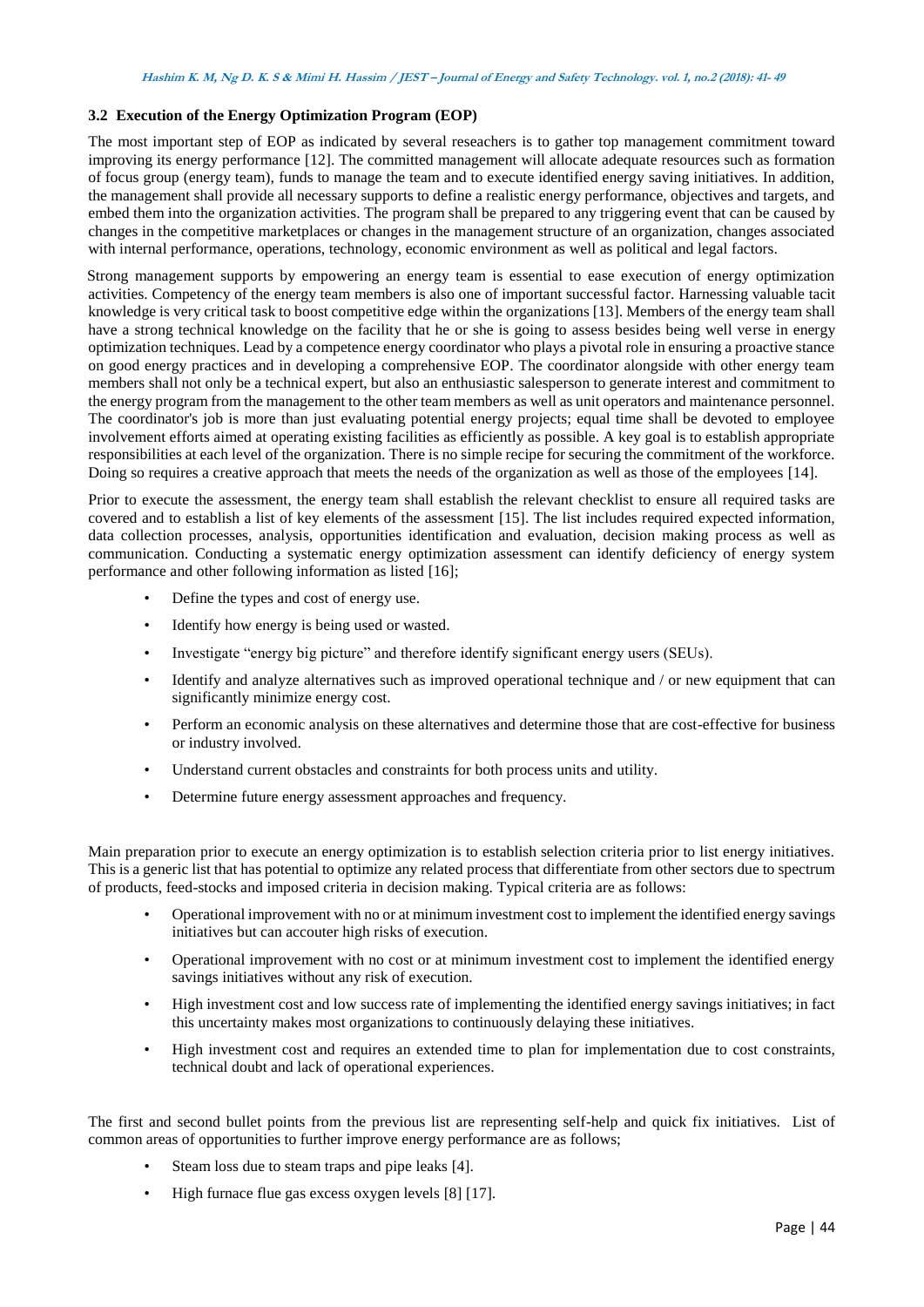- Burner combustion issues [18].
- Steam header pressure control [4].
- Cooling water systems high water circulation and fan control [19].
- High plant water usage [20].
- Poor motor efficiency [21].
- High steam deaerator vents [4].
- Flare mitigation program [22].

During execution stage, all energy savings ideas will be generated from various sources such as site visit, data analysis, learn from other success story, benchmarking, gaps analysis as well as suggestion campaign. The list is also included with detailed description; indicative energy savings potentials, implementation cost and complexity of implementation. In addition, savings potential against its effectiveness helps to stimulate in-house energy saving measures. Initiatives given is based on either through actual implementation experiences, literature and common best practices captured from various sources as listed below;

- Energy savings potential (Indicative):
	- High: potential savings is greater than 10% from reference basis.
	- Medium: potential savings between 5% 10% from reference basis.
	- Low: potential savings below 5% from reference basis.
- Implementation cost is based on literature (Indicative):
	- High: expected cost is above USD 1 million (presumed included under capital project).
	- Medium: expected cost is less than USD 1 million (considered under simple project or quick fix initiative).
	- Low: no or very minimal implementation cost.
- Implementation complexity (indicative);
	- High: the identified initiative requires a special focus under capital project, extended shut down window and associate with many risk factors.
	- Medium: the identified initiative requires moderate focus, short facility shutdown window and associate low risk factor.
	- Low: no facility shut down required and no or minimum associate risks.

## **3.3 Self-help and quick fix tips**

It is a fact that operation and maintenance play a critical role in energy optimization. Properly maintained equipment and processes are necessary to keep the facility at the optimum capability. A primary concern for oil and gas facilities after health, safety and environmental issues, is to manage its production plan. Energy often comes a poor second. Changes in one process or piece of hardware can cascade hard to foresee consequences, some may improve site wide energy use but others may have a negative impact on site wide energy use or robustness of operations.

Good operating philosophies are, for example, to run motor at optimum condition, operate within process limits, fix all process and utilities leaks, eliminate steam vent and other activities that can improve facility' energy performance. Operators can be made responsible for energy targets they can influence. Any conflicts with margin value can be dealt with the daily variability and daily disturbance that every facility encounters. Similarly, according to researcher that maintenance measures are also essential, particularly on each identified energy significant users including monitoring equipment performance, initiating preventive maintenance program and fixing any equipment deficiency within acceptable duration [23]. As an example, effort of optimizing an open recirculation cooling water system was a great achievement in reducing energy cost after implementing several initiatives such as;

- Pump load management by operating with less number of pumps.
- Retrofit initiative by replacing cooling tower fan with lighter blades.
- Apply suitable cooling water treatment program to minimize deposits and anti-scaling enhancement prior to operate at reduced cooling water flow, high cooling water as well as low tower blow down.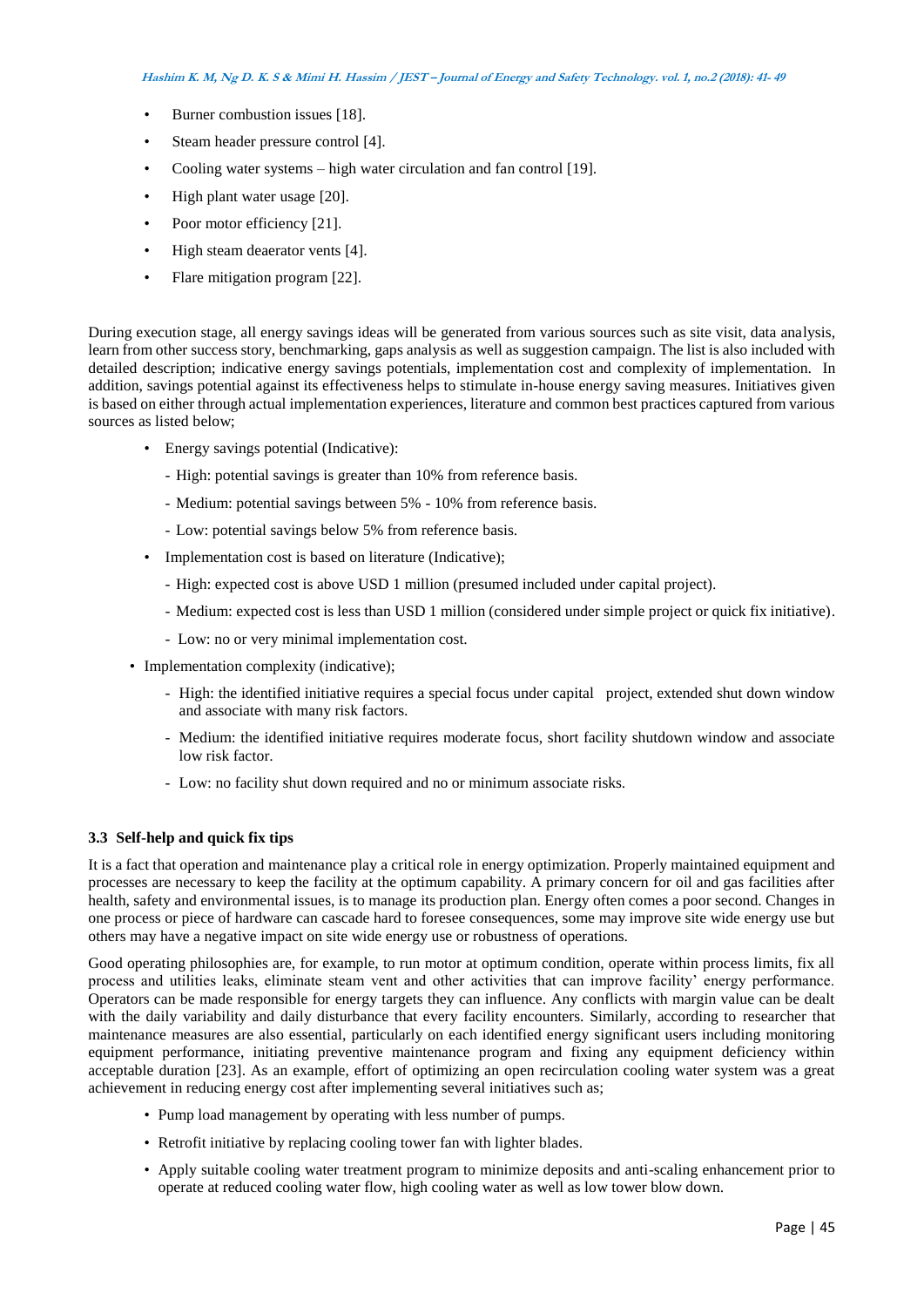#### **Hashim K. M, Ng D. K. S & Mimi H. Hassim / JEST – Journal of Energy and Safety Technology. vol. 1, no.2 (2018): 41- <sup>49</sup>**

- Operation effort to optimize required number of cooling fans based on cooling duty requirement.
- Use high efficiency motor.

Another important recommended initiative to save energy is by minimizing pressure drop. It can be achieved by maintaining clean pipelines through removal of internal scaling; apply right valves with less pressure drop and select low pipe roughness. In addition, reducing crude oil viscosity with dilution agent is one of the initiatives to be highly considered [24]. Nearly 80% of that energy consumed for high service pumping costs is to overcome the static head and friction losses of utilities distribution systems [25]. There is an opportunity to employ various energy saving strategies that can result in a 20 to 50 percent reduction in energy consumption and likewise, operating costs.

Energy savings initiatives listed in Table 2 are widely accepted. However, its implementation measures are preliminary and further confirmations are required to be quantified. In fact, each of identified initiatives shall be evaluated promptly through the following subject items but not limited to;

- i. Technical evaluation.
- ii. Operational evaluation.
- iii. Simple Risk Analysis i.e. strength, weakness, opportunity and threat.
- iv. Incentives: economic and GHG reduction.
- v. Process Safety Management (PSM) review such as Management of change, hazard and operability study (HAZOP) review and other specific requirements each applicable organization.
- vi. Initiative execution plan.
- vii.Decision making and path forward plan.

After evaluating each of energy saving idea in accordance to the above subject items, the final energy saving initiatives shall be concluded to include all following details but not limited to [26];

- i. Responsibility appointment.
- ii. Estimated time of completion.
- iii. Impact to energy performance.
- iv. Performance verification.
- v. Method of verifying results.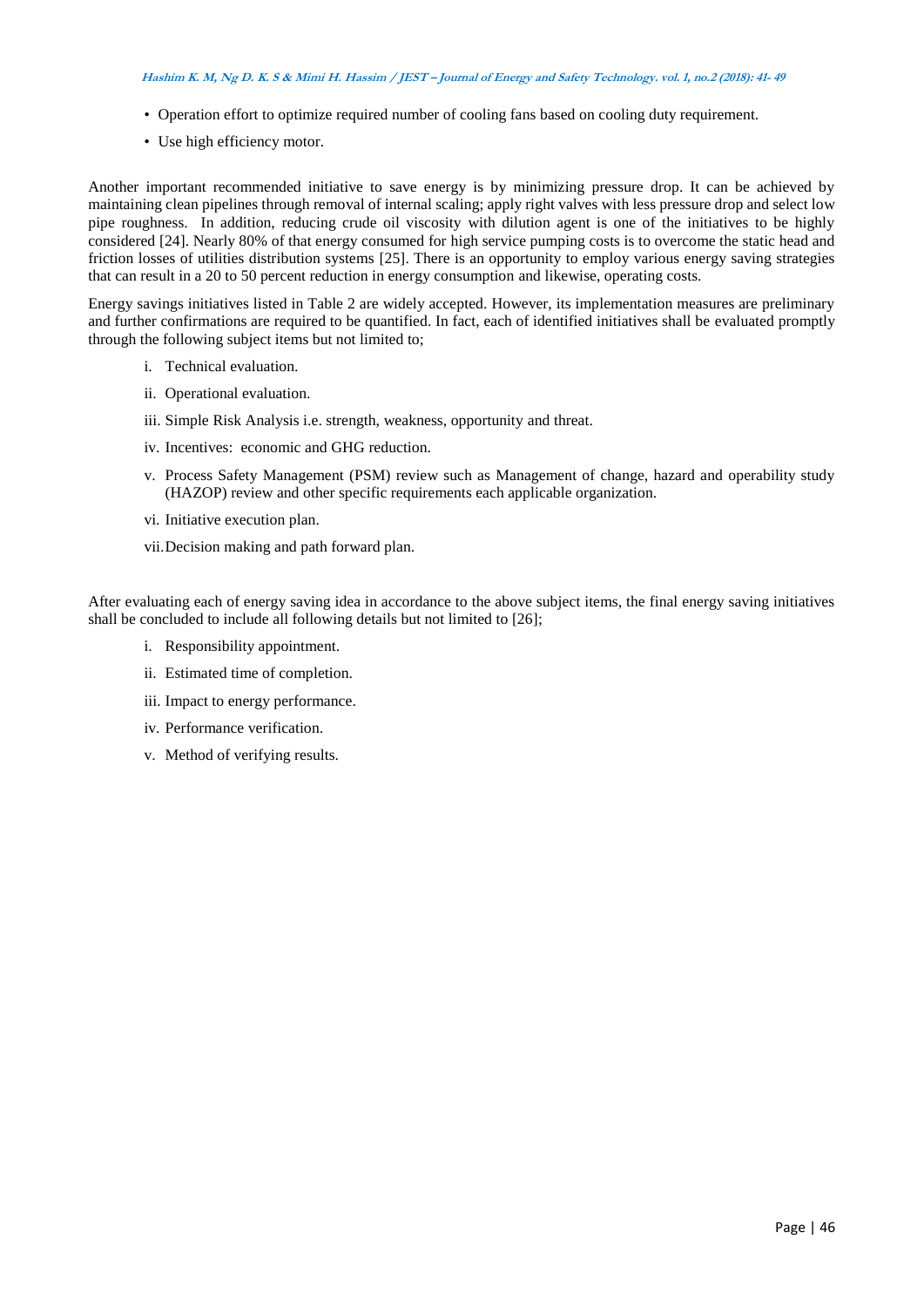|                | <b>Energy Savings Initiatives</b>                                                                                                                                                                                           |                   | <b>Measures</b>   |                             |  |
|----------------|-----------------------------------------------------------------------------------------------------------------------------------------------------------------------------------------------------------------------------|-------------------|-------------------|-----------------------------|--|
| N <sub>o</sub> | Category - Operation and maintenance Initiatives                                                                                                                                                                            | Potential savings | Cost to implement | Complexity of<br>initatives |  |
| $\mathbf{1}$   | Improve insulation for piping, furnaces, fired heaters, boilers and other related equipment                                                                                                                                 | М                 | M                 | L                           |  |
| $\overline{c}$ | Clean and maintain boiler tubes from deposits and scale for better operations                                                                                                                                               | L                 | М                 | M                           |  |
| 3              | Conduct preventive maintenance of energy system components such as heat exchangers cleaning and<br>rotating equipment typical servicing                                                                                     | M                 | M                 | M                           |  |
| $\overline{4}$ | Operate cooling towers and cooling systems at optimum condition                                                                                                                                                             |                   | L                 | L                           |  |
| 5              | Fix compressed air and steam piping leaks                                                                                                                                                                                   | L                 | L                 | L                           |  |
| 6              | Optimize air compressor and pump operation i.e. operate at best efficiency point, shut down<br>compressor at low feed rate, low vibration                                                                                   |                   | L                 | L                           |  |
| 7              | Eliminate steam vents                                                                                                                                                                                                       | L                 | L                 | $\mathbf{L}$                |  |
| 8              | Clean and maintain pipelines and valves to minimize pressure drops                                                                                                                                                          | L                 | M                 | M                           |  |
|                | <b>Category: Monitoring Management</b>                                                                                                                                                                                      |                   |                   |                             |  |
| $\mathbf{1}$   | Flare mitigation program                                                                                                                                                                                                    | H                 | М                 | M                           |  |
| $\mathfrak{2}$ | Heat Exchangers fouling monitoring program                                                                                                                                                                                  | M                 | L                 | L                           |  |
| 3              | Steam traps monitoring program                                                                                                                                                                                              | M                 | $\mathbf{L}$      | L                           |  |
| 4              | Implement load management program for pumps, compressors, boilers, steam turbines and gas<br>turbines                                                                                                                       | M                 | L                 | L                           |  |
|                | Category: Boiler, Steam System and Fired heater                                                                                                                                                                             |                   |                   |                             |  |
| $\mathbf{1}$   | Optimize combustion burner flame control                                                                                                                                                                                    | L                 | L                 | L                           |  |
| $\mathfrak{2}$ | Optimize excess oxygen                                                                                                                                                                                                      | L                 | L                 | L                           |  |
| 3              | Minimize boiler tower blow-down to increase boilers cycles of concentration through good water<br>treatment                                                                                                                 | L                 | $\mathbf{L}$      | L                           |  |
| $\overline{4}$ | Adjust boiler steam pressure and temperature to the extent that matches process needs                                                                                                                                       | L                 | L                 | L                           |  |
| 5              | Minimize steam let downs                                                                                                                                                                                                    | L                 | L                 | L                           |  |
| 6              | Optimize stack temperature                                                                                                                                                                                                  | L                 | L                 | L                           |  |
| $\tau$         | Optimize your waste heat boilers                                                                                                                                                                                            | М                 | L                 | L                           |  |
| 9              | Maximize hot condensate recovery                                                                                                                                                                                            | L                 | L                 | L                           |  |
| $10\,$         | Lower down operating pressures of steam deaerator                                                                                                                                                                           | L                 | L                 | L                           |  |
| 11             | Optimize steam use in reboiler                                                                                                                                                                                              | L                 | L                 | L                           |  |
| 12             | Minimize live steam utilization                                                                                                                                                                                             | L                 | L                 | L                           |  |
| 13             | Optimize boiler operating condition by conducting regular analysis on steam and condensate                                                                                                                                  | L                 | L                 | L                           |  |
|                | <b>Other Energy Initiatives</b>                                                                                                                                                                                             |                   |                   |                             |  |
| $\mathbf{1}$   | Reduce natural gas consumption by understanding fuel gas sinks or constraints                                                                                                                                               | L                 | M                 | M                           |  |
| 3              | Minimize water consumption by increasing cooling towers cycles of concentration through good water<br>treatment, maximize use of recycle water or Minimize fresh water used in desalter and other scrubbing<br>applications | L                 | L                 | L                           |  |
| $\overline{4}$ | Minimize generation of wastewater                                                                                                                                                                                           | L                 | L                 | L                           |  |
| 5              | Eliminate hydrocarbon leaks                                                                                                                                                                                                 | L                 | М                 | L                           |  |
| 6              | Optimize pressure of instrument air system                                                                                                                                                                                  | L                 | L                 | L                           |  |
|                | <b>Category - Retrofits</b>                                                                                                                                                                                                 |                   |                   |                             |  |
| $\mathbf{1}$   | Optimize Combine Heat and Power (CHP) system                                                                                                                                                                                | H                 | H                 | H                           |  |
| $\mathfrak{2}$ | Include heater to preheat combustion air                                                                                                                                                                                    | L                 | $\rm H$           | H                           |  |
| $\mathfrak{Z}$ | Use Variable Speed Drive (VSD) on BFW pumps. larger pumps and compressors                                                                                                                                                   | M                 | H                 | H                           |  |
| $\overline{4}$ | Include economizers to recover energy from Furnaces/Boiler' flue gas                                                                                                                                                        | М                 | H                 | H                           |  |
| 5              | Use auxiliary turbines to minimize steam let downs                                                                                                                                                                          | L                 | H                 | H                           |  |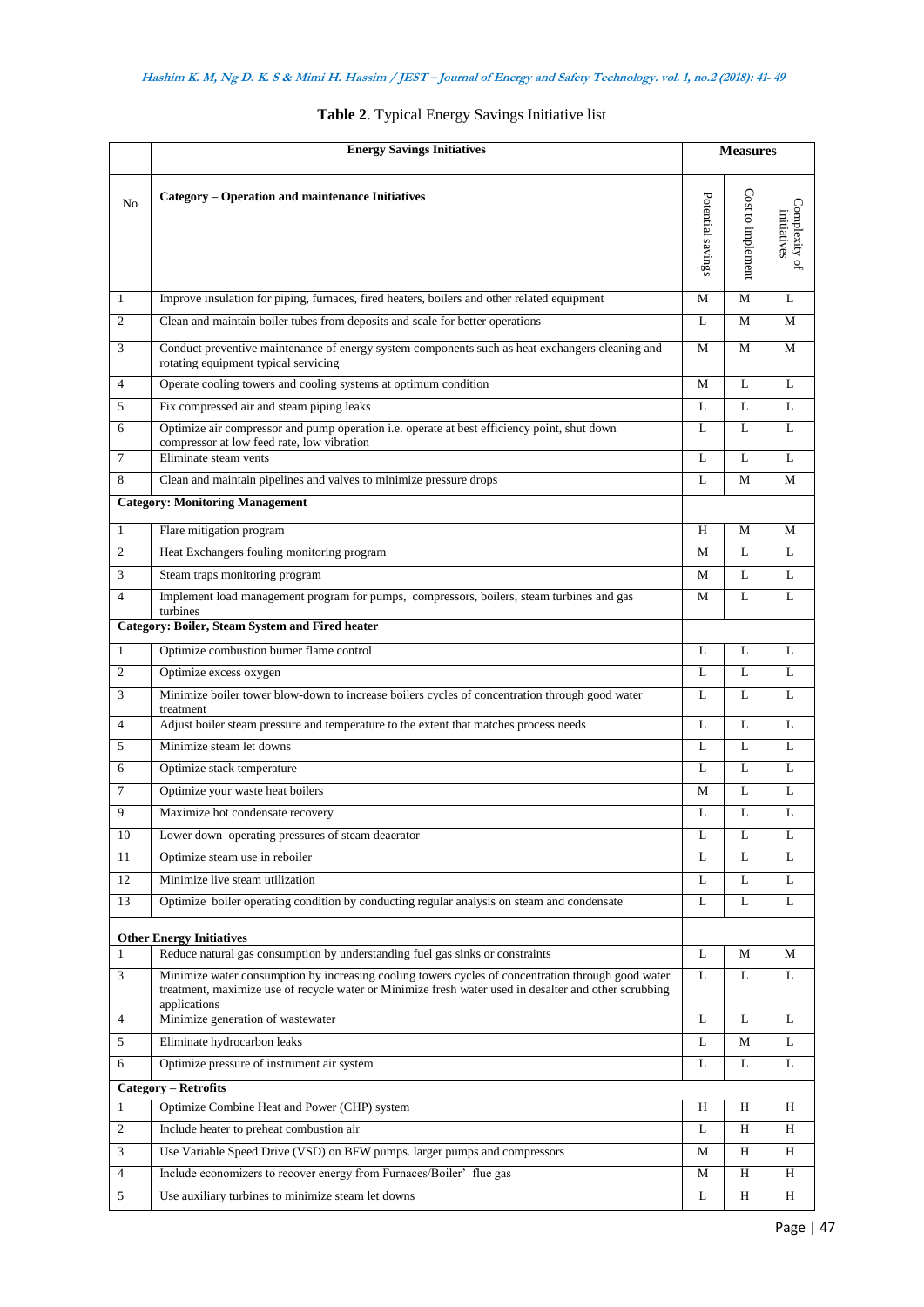#### **Hashim K. M, Ng D. K. S & Mimi H. Hassim / JEST – Journal of Energy and Safety Technology. vol. 1, no.2 (2018): 41- <sup>49</sup>**

|    | <b>Energy Savings Initiatives</b>                                                            | <b>Measures</b> |   |   |
|----|----------------------------------------------------------------------------------------------|-----------------|---|---|
| 6  | Utilize boiler blow-down for heat integration                                                |                 | H | H |
| 7  | Evaluate turbo-expander to generate power in the high pressure/Low pressure control valves   |                 | H | H |
| 8  | Re-use the flue gases in process heating                                                     |                 | H | Н |
| 9  | Cool down the inlet gas/air temperature to compressors                                       | л.              | H | H |
| 10 | Replace turbine drives with electric motors if more economical since they are more efficient |                 | H | H |
| 11 | Re-use the flue gases in process heating                                                     |                 | H | H |
| 12 | Keep Hydrogen gas separate from fuel gas system                                              |                 | H | H |
| 13 | Minimize or eliminate live steam consumption in strippers by replacing it with re-boilers    | M               | H | H |
| 14 | Recover valuable gases from your fuel gases                                                  | M               | H | H |
| 15 | Use high efficient motor                                                                     |                 | M | M |

Note: H – High, M – Medium and L- low

In realizing an optimum benefit form EOP activities, several approaches are required to gain additional focuses by respective organizations. Table 3 has listed several areas of concerns for specific EOP steps.

| <b>Step</b>                | Action                                                                                                  |
|----------------------------|---------------------------------------------------------------------------------------------------------|
| Gain management commitment | Treat energy efficiency as a significant aspect and develop a continuous improvement plan               |
| Define optimization plans  | Work toward energy excellence through implementation of good energy practices                           |
| Execute action plans       | Eliminate continuous or routine venting of steam and compressed air or flaring of hydrocarbon due to    |
|                            | supply and demand imbalances across the facility (with the exception of venting related to emergency,   |
|                            | safety, and abnormal operational conditions).                                                           |
| Execute action plans       | Assess all process units for opportunities to reduce heat demand by improving the transfer of energy    |
|                            | between relevant process streams within and between relevant units.                                     |
| Evaluate achievement       | Develop and maintain an auditable model that relates energy consumption to projected levels of business |
|                            | activity.                                                                                               |
| Evaluate achievement       | Install and maintain energy-metering systems.                                                           |

## **Table 3**. Area of concerns

# **4.0 CONCLUSION**

This paper has concluded that a structured EOP has been successfully developed as a starting point to enhance energy performance at the concerned oil and gas organizations of this study, which also deem fit to be applied in any other interested organizations. The proposed EOP has been established based on the industry best practices as some of the listed initiatives were based on real applications. There are five main deployment steps and sixteen sub-steps that shall be taken prior to strengthen the EOP. The first approach of EOP is to identify and follows by assessing and prioritizing all selfhelp and quick fix initiatives. Therefore, implementation of any accepted initiatives shall be planned in due course. Each of implemented initiative shall be closely monitored and evaluated to confirm its effectiveness. Lessons learned shall be compiled and reported to management for further review.

#### **Acknowledgements**

The authors acknowledge the BP Chemical Malaysia Sdn Bhd for sharing some of energy optimization approaches applied by this study.

#### **References**

- [1] The National (2015, Oct 27). Saudi Arabia considers cutting energy subsidies to manage budget deficit. Saudi Arabia 2015, Oct 27. Page Business section.
- [2] Editorial (2015). *Energy Cost Averaging*. Chemical Engineering Progress. Volume 111 (Issue No 3), Page 5.
- [3] Raed, A. (2017). *Industry transformation takes many forms*. Journal of petroleum Technology. January 2017. Page 14.
- [4] Skiles, D. (2014). *Improve the Performance of Your Boiler System*. Chemical Engineering Progress. Volume 11 (Issue No 10), Page 31.